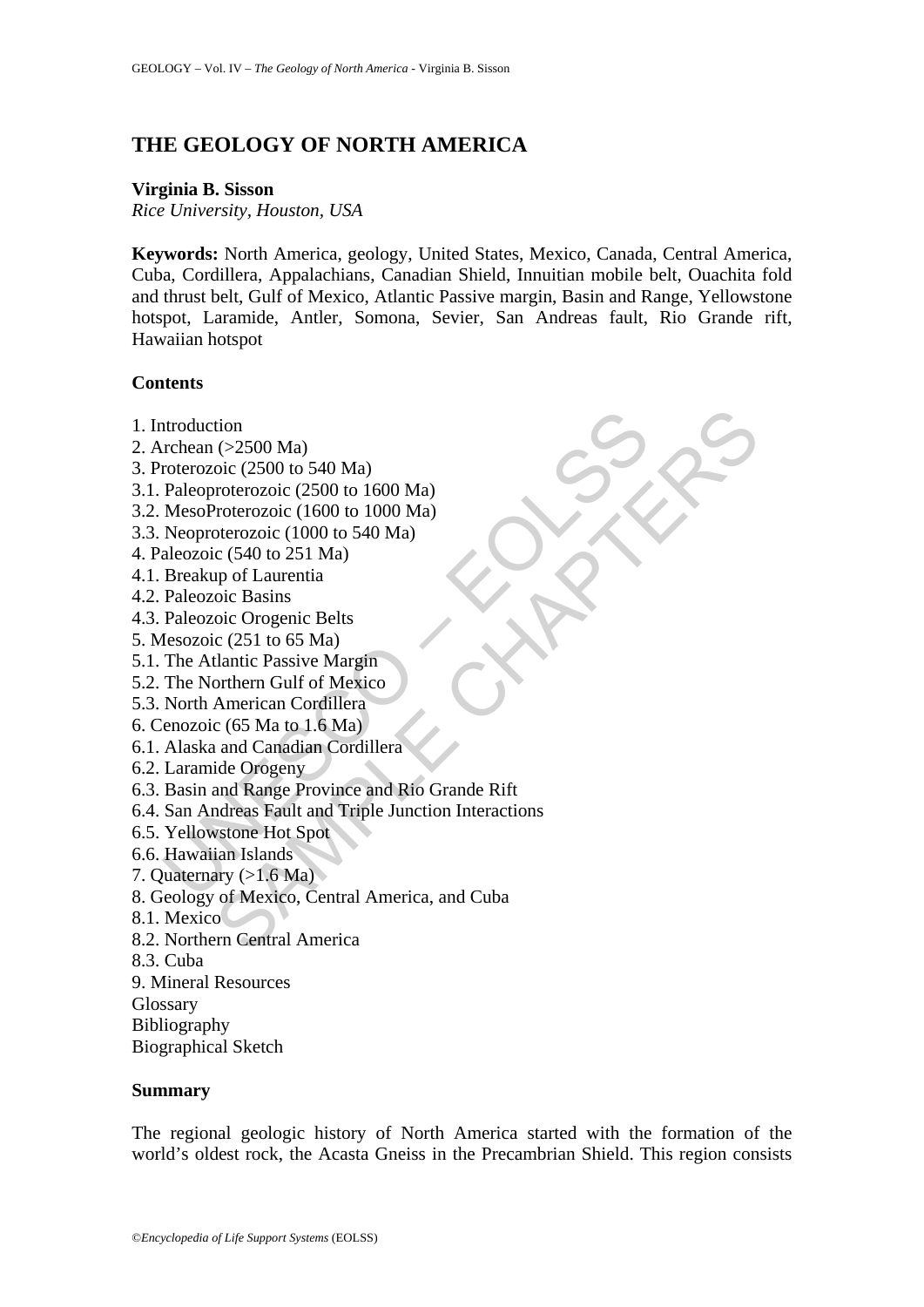gens affected all the margins of North America; these include<br>chita, Antler, and Innuitian as part of the formation of the Pange:<br>Late Triassic. The Mesozoic is a time of quiescence on the easin of North America with rifti Fected all the margins of North America; these include the Appalach<br>fected all the margins of North America; these include the Appalach<br>Antler, and Innuitian as part of the formation of the Pangea supercontine<br>riassic. The of several Archean terranes such as the Superior, Slave, Rae, Hearne, Nain Province and Wyoming Provinces. These were affected by several Proterozoic orogenic events that included collision with other Archean terranes as well as addition of juvenile crust. This resulted in the Laurentian craton, an aggregate of eight Archean provinces welded between 1900 and 1600 Ma. Anorogenic magmas intruded many of these collision zones after this time. This was followed by the Grenville orogen at 1200 to 1000 Ma coeval with rifting in the Midcontinent. At this time, North America was part of the Rodinia supercontinent. Between about 800 Ma and 700 Ma, Rodinia split in half and created the Pacific Ocean to the west of Laurentia. The margins of the Laurentian craton are covered by overlap successions such as the Belt/Purcell Supergroup. In addition, there are small fragments of Gondwana craton that occur throughout North America. Subsequent rifting in the Paleozoic broke up the Laurentian craton. Then, the interior of the craton was the site of deposition of platform sediments. Next, a series of collisional orogens affected all the margins of North America; these include the Appalachian, Ouachita, Antler, and Innuitian as part of the formation of the Pangea supercontinent in the Late Triassic. The Mesozoic is a time of quiescence on the eastern and southern margin of North America with rifting and formation of passive margin sequences. In contrast, the north and western margin saw increased convergence and translation of various continental fragments; this resulted in the formation of the Cordillera stretching from Mexico northward to the Brooks Range in Alaska. These include the Somona and Laramide orogenies in the North American Cordillera. The Chicxulub impact crater in Mexico defines the boundary between the Mesozoic and Cenozoic. Geologic traces of this instantaneous event are found throughout Mexico, Central America, southern United States and Cuba. Despite this cataclysmic event, most orogenic processes were not affected and continued without interruption from the Mesozoic into the Cenozoic. This includes translation of terranes along the western margin of North America, subduction of various mid-ocean ridges such as the Kula-Farallon ridge, as well as formation of fold-and-thrust belts. Portions of the Cordillera were extended to form the Basin and Range province and Rio Grande Rift. Cenozoic to Recent hot spots affected two regions in North America to create the Hawaiian-Emperor volcanic chain and Yellowstone caldera. The significant recent geologic features related to glaciation, earthquakes or recent volcanism include features such as the San Andreas fault, Aleutian volcanic belt, New Madrid earthquake, and "channeled scablands" of Washington that formed during a single catastrophic flood from glacial Lake Missoula. Thus, a variety of geologic processes created a large array of natural and energy resources, as North America is the world's largest producer of lead, gypsum, rhenium, phosphate, and gold. Unique geologic features such as erosion forming the Grand Canyon, mountains formed by thrusting near Banff, and volcanic activity at Popcatépetl and Hawaii are seen at numerous national parks throughout North America.

#### **1. Introduction**

The North American continent is bordered on its eastern and southern margins by a passive margin with normal oceanic crust that began to form during the Triassic. North and Central America are linked to South America by the Isthmus of Panama; this land bridge was created at  $\sim$  3.5 Ma. To the west is an active margin involving subduction of oceanic crust as well as large-scale translation of continental fragments since the Devonian. Paleozoic fold and thrust belts next to the Canada Basin define the northern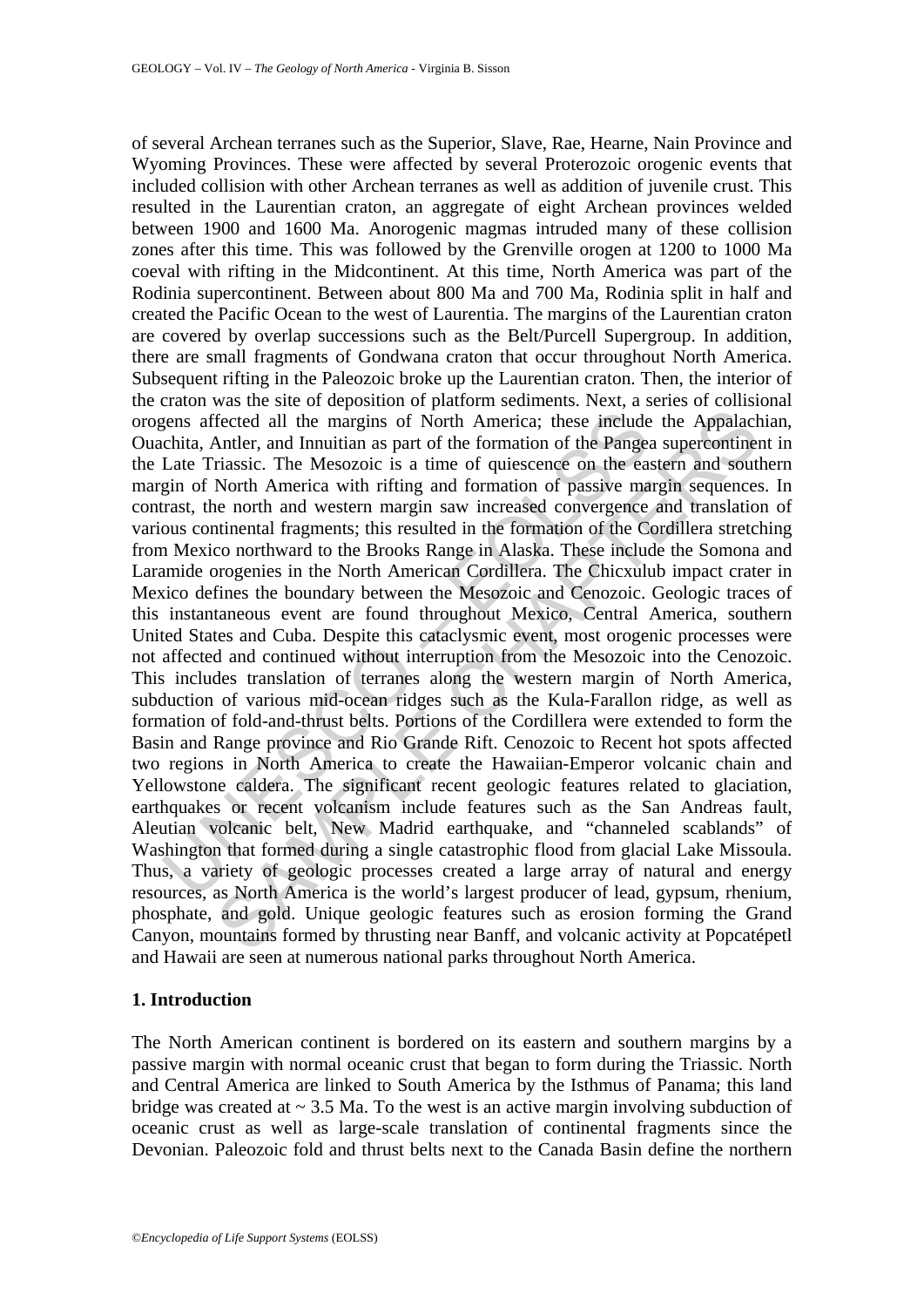#### edge of North America.

The North American continent preserves evidence for major crust-forming events dating back to >4.0 Ga. The Acasta Gneiss in the Slave Province, Northwest Territories of Canada is North America's oldest rock at 4.03 billion years. Within North America there is a long history of continental break-up and growth. These are linked to other regions of the world in the formation of supercontinents such as Rodinia that formed in the Mesoproterozoic, Gondwanaland that was amalgamated in the latest Precambrian to Early Cambrian time interval, and Pangea that amalgamated at the end of the Paleozoic Era and the fragmentation of which commenced early in Mesozoic times. Subsequent events have included collision of island arcs, back-arc basin closure, strike-slip displacement of various oceanic and continental fragments as well as passive margin development. The margin of North America has also been affected by ridge subduction and changes in oceanic plate motions. Recent geologic events have included mantle plumes, glaciation, and volcanic activity.

Much of the geologic history of North America was summarized as part of the Geological Society of America's Decade of North American Geology (DNAG) project. Bally and Palmer (1989) provide a syntheses of these various DNAG volumes. Readers who want to dig deeper are encouraged to review this as well as other DNAG volumes.

## **2. Archean (>2500 Ma)**

changes in oceanic plate motions. Recent geologic events have the set of the geologic history of North America was summarized to forth of the geological Society of America's Decade of North American Geologic y and Palmer ( is in oceanic plate motions. Recent geologic events have included maciation, and volcanic activity.<br>
the geologic history of North America was summarized as part of Society of America's Decade of North American Geology (DN In North America, the Precambrian or Canadian Shield includes northeastern Canada, a large part of Greenland, and parts of Minnesota, Wisconsin, Michigan and the Adirondack Mountains of New York. Generally this region has subdued topography with numerous lakes and a veneer of Pleistocene glacial deposits. The Archean terranes include the Superior, Slave, Rae, and Hearne Provinces in northern Canada, Burwell Domain in Labrador, Nain Province in southern Greenland and Labrador, and Wyoming Province in the northern Rocky Mountains. These can be divided into two types: 1) those with intact crustal regions and only affected at their margins by Proterozoic assembly such as the Superior, Slave, Medicine Hat, Nain, and Wyoming Provinces, and 2) those that were significantly modified by younger collision such as the Hearne Province.

Both the Superior and Slave Provinces have three major lithologies: 1) volcanosedimentary belts intruded by granitic suites (granite-greenstone terranes); 2) silicic terranes consisting of gneisses and tonalite-trondhjemite plutonic suites in either amphibolite or granulite facies; and 3) paragneiss belts developed by metamorphism of accretionary prisms. The borders of these cratons are Proterozoic orogenic belts or Phanerozoic onlap sequences.

The Superior Province greenstone terranes formed ~3000 to 2700 Ma. Recent U-Pb geochronology on detrital zircons indicates some of the region may be older than 3500 Ma (Bohm et al., 2000). In contrast to the Superior Province, the Slave Province in Nunavat and Northwest Territories has several older components including the Eokuk uplift, Kangguyak gneiss, Hanikahimajuk gneiss and Central Slave belt (Emon et al., 1999; Bleeker et al., 1999; Relf et al., 1999; Yamashita et al., 2000). The greenstone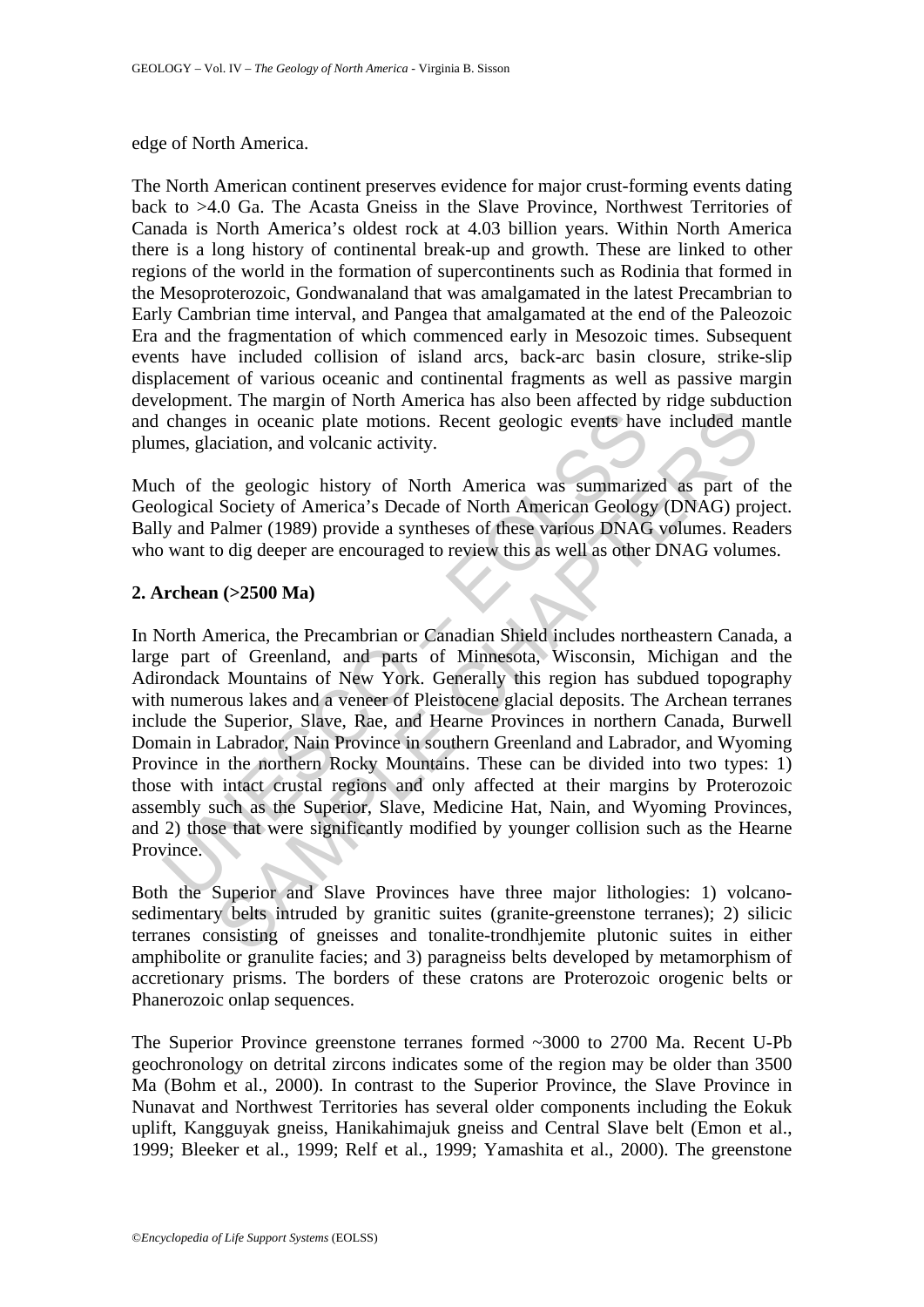terranes contain supracrustal assemblages of predominantly bimodal volcanic rocks and turbidites plus ironstones, cherts and minor carbonates. Individual volcanic centers trend from basalt to basaltic andesite with silicic suites (e.g., Ayer and Dostal, 2000; Hollings and Kerrich, 2000; Tomlinson et al., 2002). The margins of these greenstone terranes are usually tectonic or tonalite – trondhjemite suites. Archean greenstone terranes include Sachigo, Uchi, Wabigoon, Wawa, Abitibi, Winisk, Bird River, and La Grande River terranes. The greenstone terranes may represent continental growth in subductionaccretion complexes with amalgamation of oceanic plateaus represented by tholeiitic basalt-komatiite suites with island arcs and continental fragments followed by rifting represented by bimodal rhyolite-basalt suites (e.g., Henry et al., 2000; Percival et al., 2001; Polat and Kerrich, 2001a). The presence of magnesian andesites and adakites in the Wawa greenstone belt may indicate subduction of young, hot oceanic lithosphere in the Archean (Polat and Kerrich, 2001b).

silicic igneous and metamorphic suites represent a variety of rocal Archean gray gneisses and younger intusive suites. The olde gneisses in the Minnesota River valley. In most of the craton, age 300 Ma with a few isolated The silicic igneous and metamorphic suites represent a variety of rock types including typical Archean gray gneisses and younger intrusive suites. The oldest suites are ~3800 Ma gneisses in the Minnesota River valley. In most of the craton, ages range from 3100 to 2800 Ma with a few isolated bodies of granite at about 2600 Ma. Examples of metasedimentary terranes include the English River, Quetico, Opatica, Nemiscau River, Opinaca River, and Pontiac suites. High-grade metamorphic terranes include Pikwonitei, Minnesota River Valley, Ashuanipi, and Minto complexes.

A major feature of the Superior Province is the 500 km long Kapuskasing structural zone, which crosses all other trends in the province. The eastern margin is a westward dipping thrust fault that brought high-pressure metamorphic rocks in contact with the low-grade Abitibi terrane (e.g., Percival, 1986; Percival et al., 1992; Halls and Mound, 1998). Elsewhere, the boundary is a reverse fault possibly with a component of dextral shear (Nitescu and Halls, 2002). This feature exposes an almost 20 km oblique crosssection of the continental crust.

igneous and metamorphic suites represent a variety of rock types includes<br>heat agray genesiss and younger intrusive suites. The oldest suites are  $\sim$ <br>s in the Minnesota River valley. In most of the cration, ages range fr The Nain Province is a triangular Archean block bounded by three Proterozoic orogens: the Torngat, Ketilidian, and Nagssugtoqidian (Hoffman, 1989). Within the Nain Province, the Nuuk region contains relics of Early Archean (3850 to 3560 Ma) rocks (e.g., Friend et al., 1996; Nutman et al., 2000). There is some debate whether carbon isotopic evidence may imply life in these rocks. Within the Nain Province, there are four distinct terranes each with an independent history that were amalgamated between 2750 and 2550 Ma. In Labrador, Archean gneisses were intruded by granites and mafic dykes at ~2580 Ma and subsequently subjected to amphibolite- to granulite-facies regional metamorphism and ductile shearing at 2550 Ma. Later granite veins and dikes related to the Nain Plutonic Suite were emplaced at ~1310 Ma. Connelly and Ryan (1996) interpreted this as final docking of Saglek and Hopedale blocks to form a single, stable cratonic mass during the late Archean.

The Burwell Domain on the northern tip of Labrador lies between two strands of the Torngat orogen. Underthrusting of the Rae Province caused exhumation of the granulite-facies rocks within the Burwell Domain (Scott, 1998). The Burwell Domain is probably a western extension of the Nain Province (e.g., Scott, 1998; Connelly, 2001). The Hearne Province (previously part of the Churchill Province) is a juvenile Late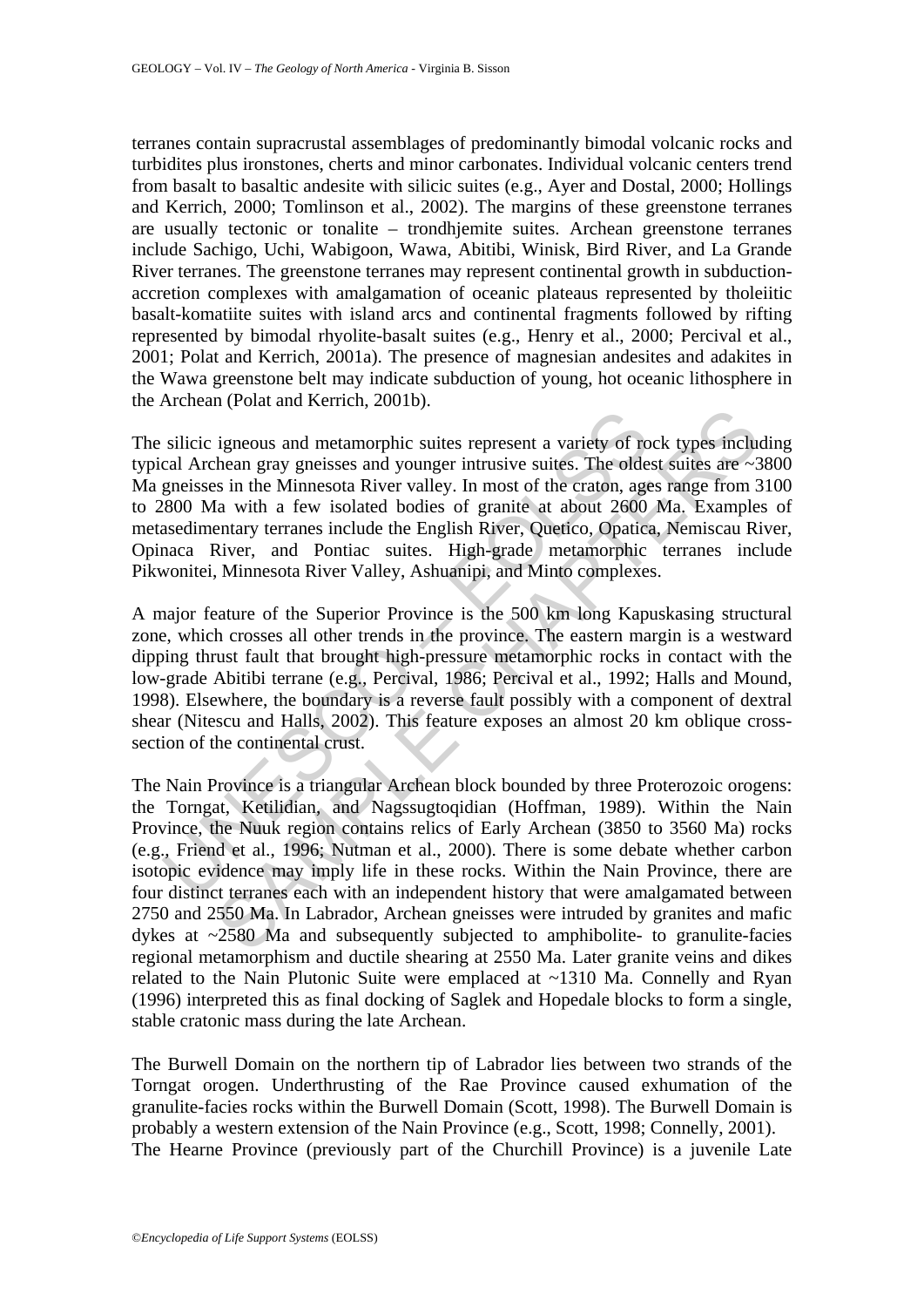Archean terrane surrounded by the Snowbird and Trans-Hudson orogens. The core of the Hearne province is greenschist grade metavolcanic rock that increases outward in metamorphic grade towards its boundaries. Felsic volcanism occurred at 2700 Ma. A post-tectonic nepheline syenite intruded at about 2540 Ma. Swarms of mafic dikes were intruded between 2540 and 2400 Ma. This lithotectonic unit may extend south as a possible klippe and is exposed in the Trans-Hudson orogen (Bickford et al., 2001). The thickness of the Hearne Province is typical for Archean shield or platform  $(34 - 50 \text{ km})$ ; Gorman et al., 2002).

The Rae Province (previously part of the Churchill Province) is bounded by the Thelon, Snowbird, New Quebec, and Torngat orogens. Felsic gneisses dominate this province. Overall, the Rae Province is at higher metamorphic grade than the Hearne Province. In southern Saskatchewan, there is a high-grade complex of ultramafic, mafic, and felsic orthogneiss with small, interlayered supracrustal units (Crocker et al, 1993). Quartz arenites in this province preserve sedimentary structures and are extremely mature, suggestive of crustal stability (Donaldson and de Kemp, 1998). Proterozoic ultrapotassic volcanics (minette dikes and flows) that intrude both the Rae and Hearne Provinces may indicate that an Archean mantle metasomatic event affected this region during a period of flat subduction (Cousens et al., 2001).

ogneiss with small, interlayered supracrustal units (Crocker et<br>ites in this province preserve sedimentary structures and are<br>gestive of crustal stability (Donaldson and de Kemp, 1998). Proter<br>anics (mineted ikes and flows s with small, interlayered supracrustal units (Crocker et al., 1993). Qu<br>this province preserve sedimentary structures and are extremely mad<br>of crustal stability (Donaldson and de Kemp, 1998). Perforzooic ultraport<br>of cru The Laramide Ranges of Wyoming, southwestern Montana, Utah and Idaho contain Archean rocks. Exposures of Archean basement are found in Wyoming (Teton, Wind River and Laramie Ranges as well as Bighorn Mountains), Montana (Ruby and Madison Ranges, Tobacco Root and Highland Mountains, and Beartooth Plateau), and along the border of Utah and Idaho (Albion and Raft River Ranges). Most of the contacts with Proterozoic rocks are in the subsurface except for the Cheyenne belt of Wyoming, south of which juvenile (~1800 to 1600 Ma) terranes were accreted. The Wyoming Province differs from the northern Archean terranes as it has abundant supracrustal suites including marbles, metaironstones, metapelites, quartz pebble conglomerates and other shelf-type lithologies. Only a small percent of the region is composed of greenstone terranes such as the Sand Pass region of the Wind River Range (Wilks and Harper, 1997). The oldest rock in the Wyoming Province is a 3500 Ma trondhjemitic gneiss in the Beartooth Mountains (Mueller et al., 1996). Detrital zircons provide evidence for continental crust older than 3400 Ma (Mueller et al., 1998). This region is intruded by granite-granodiorite batholiths at 2700 to 2600 Ma. These are coeval with the Stillwater layered mafic complex. The Wind River Range in western Wyoming records a 250 m.y. history of plutonism with at least four metamorphic intervals. The highest metamorphic conditions were during M1 at >750 °C at 700 – 800 MPa compared to low-pressure contact metamorphism during M4. Frost et al. (2000) propose these formed in a tectonic environment similar to the long-lived Phanerozoic margin of western North America.

The Medicine Hat block consists of northwest-trending belts of Archean gneisses and plutonic rocks that range from 2700 to 2600 Ma. There is a single occurrence of a 3300 Ma diorite gneiss that is Alberta's oldest rock (Villeneuve et al., 1993). This block is relatively untouched by Proterozoic tectonic processes. Previously, the Medicine Hat block has been mapped as either a northern extension of the Wyoming Province or a southern extension of the Hearne province. Recent geophysical work identifies enough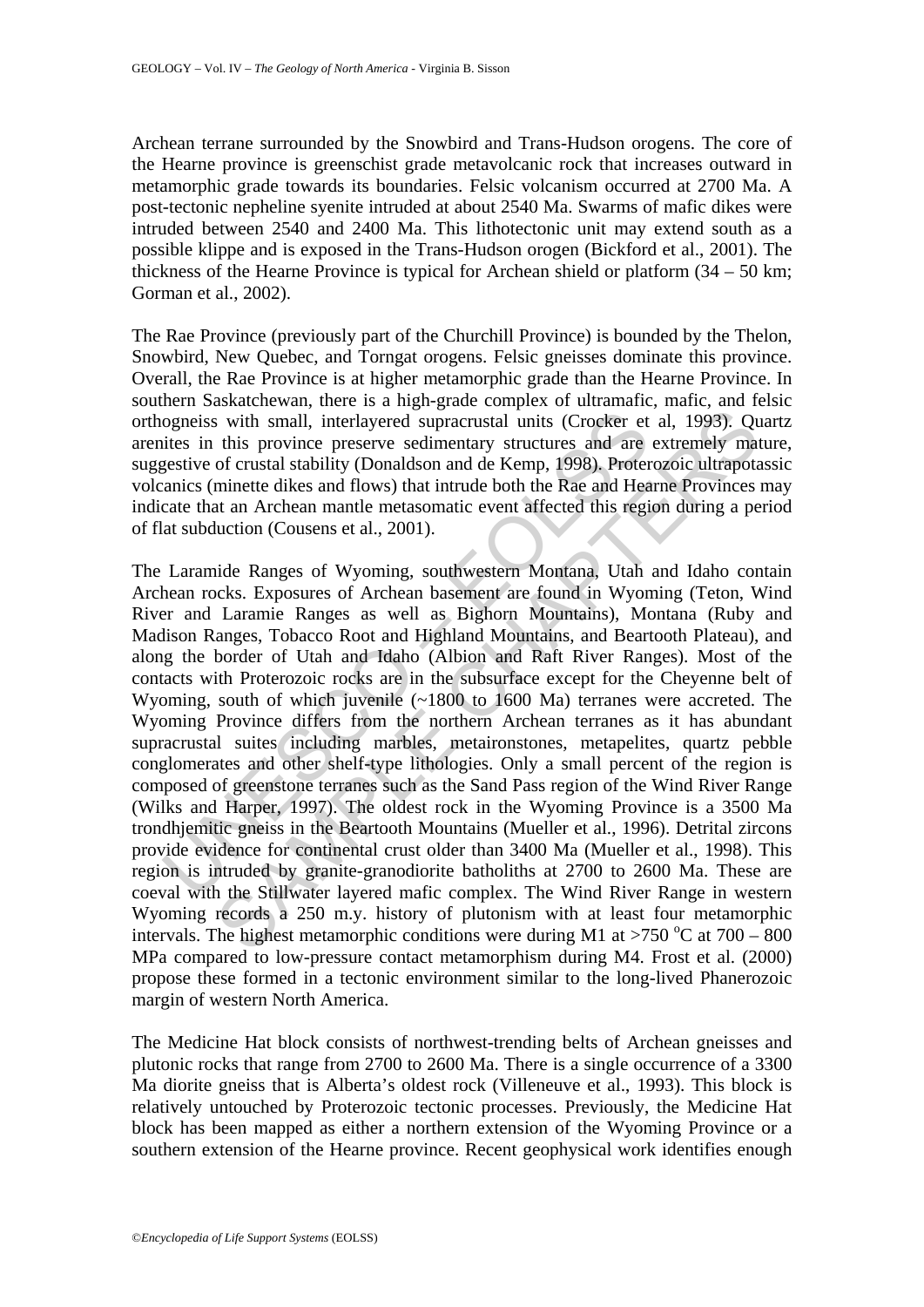differences between these three blocks to suggest it can stand alone as an Archean crustal fragment (e.g., Gorman et al., 2002). North dipping reflectors at the north and south boundaries of the Medicine Hat block can be interpreted as relict subduction zones (Gorman et al., 2002).

Layered anorthosite complexes are widely distributed throughout the Archean with the oldest being the Fiskenaesset complex of west Greenland intruded at 2900 Ma. Stable isotope geochemistry suggests this complex interacted with seawater implying a shallow emplacement depth (Peck and Valley, 1996). The Archean anorthosite bodies are unique as they typically have megacrystic calcic plagioclase. Some of the Archean layered complexes such as Stillwater lack the megacrystic textures. Examples of megacrystic Archean anorthosites include the Bad Vermillion Lake, Shawmere, Bird River, Big Trout Lake, Bell River, Bukesefjorden, Nordland, and Hutton Lake (e.g., Ashwal, 1993; Dymek and Owens, 2001)

Archean mineral deposits in North America include greenstone gold deposits, the Pb-Zn massive sulfides of the Abitibi terrane, Ni associated with komatiite in the Thompson and Raglan deposits, Ni-Co-Cu massive sulfide bodies at Voisey's Bay, Labrador, chromite deposits and platinum group minerals of the Stillwater Complex in Montana, diamonds from kimberlites in the Slave province, and some iron from Archean banded iron formations.

#### **3. Proterozoic (2500 to 540 Ma)**

mextraneously and Owens, 2001)<br>thean mineral deposits in North America include greenstone gold<br>sive sulfides of the Abitibi terrane, Ni associated with komatiits<br>Raglan deposits, Ni-Co-Cu massive sulfide bodies at Voisey<br>s 1 Owens, 2001)<br>
ineral deposits in North America include greenstone gold deposits, the Pt<br>
Iffides of the Abitibi terrane, Ni associated with komatiite in the Thomp<br>
in deposits, Ni-Co-Cu massive sulfide bodies at Voisey's The Laurentian craton is an aggregate of eight Archean provinces welded by orogenic belts representing collision zones that were active in the Proterozoic. Most of these developed between 1900 and 1600 Ma. Anorogenic magmas intruded many of these collision zones after this time. This was followed by the Grenville orogen at 1200 to 1000 Ma coeval with rifting in the Midcontinent (Fig. 1). The margins of the Laurentian craton are covered by overlap successions such as the Belt/Purcell Supergroup. In addition, there are small fragments of Gondwana that occur throughout North America.



#### **Bibliography**

- - -

Atwater, T. & Stock, J. (1998). Pacific-North America plate tectonics of the Neogene southwestern United States: An update. *Int. Geol. Rev*. **40,** 375-402.

Bally, A.W. & Palmer A.R. (1989). The Geology of North America; An Overview. Boulder, *Geol. Soc. Amer.* A, 619 p., 2 microfiche.

Burchfiel, B.C., Lipman, P.W. & Zoback, M.L. (1992). The Cordilleran Orogen; Conterminous U.S.